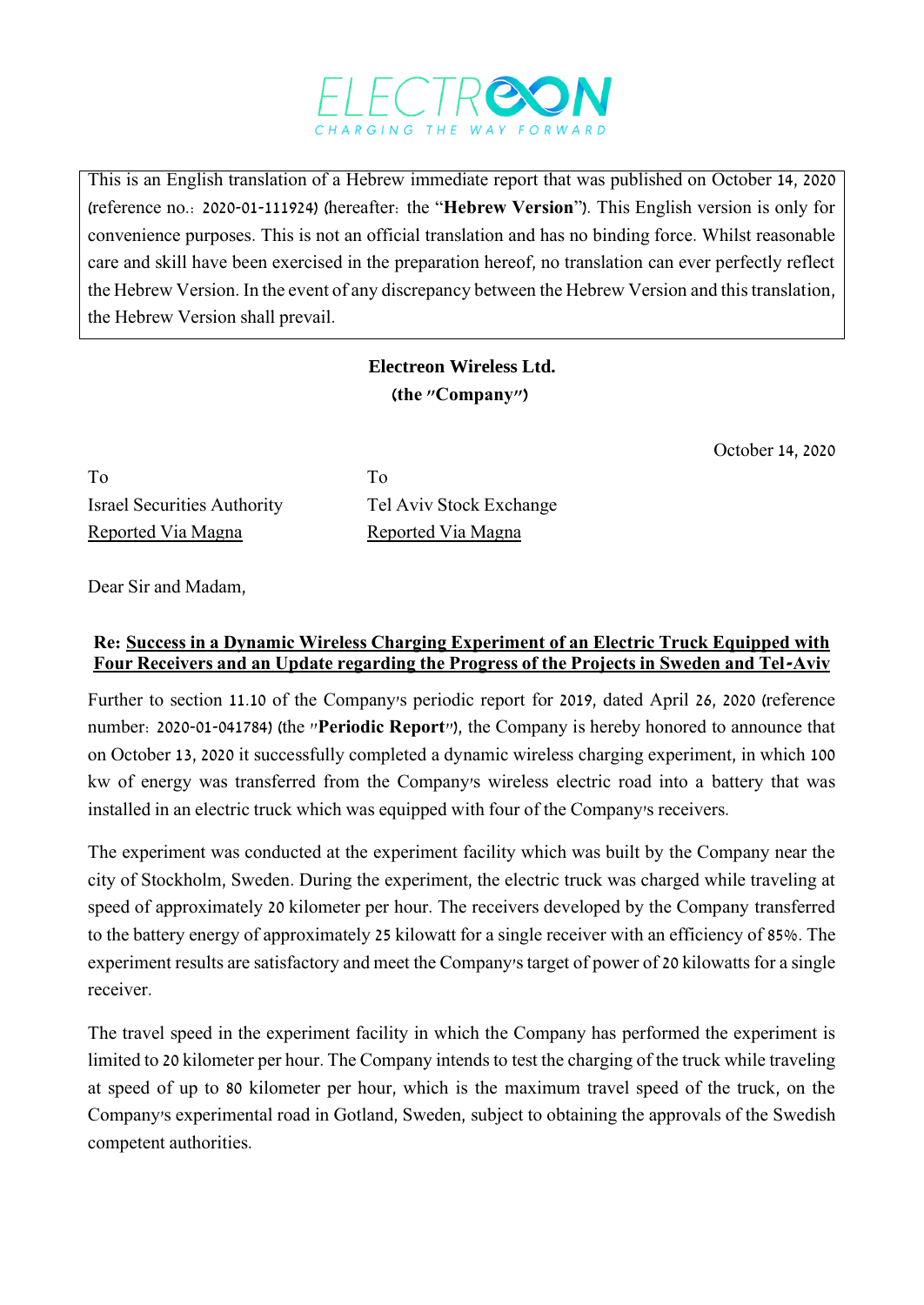## The Company's progress in the demonstration pilot of the wireless electric road in Gotland, Sweden

Further to section 11.11 of the Company's Periodic Report, the Company is hereby honored to update that Electreon AB (a subsidiary of the Company which serves as the Company's operation company in the Nordic countries) is currently in the midst of of building the remaining wireless electric road infrastructure in a public road that connects the airport and Visby city, as part of its demonstration pilot of the wireless electric road in Sweden. In the past week Electreon AB built a wireless electric road infrastructure in a length of approximately 200 meters which is part of an infrastructure in a total length of approximately 1.55 kilometers, and it intends to continue building the wireless electric road subject to the weather conditions.

## The Company's progress in the demonstration pilot of the wireless electric road in Tel Aviv

Further to section 11.12 of the Company's Periodic Report, which states that the Company and the Tel Aviv – Yafo Municipality decided to cooperate in the implemention of a pilot to demonstrate traveling of a passengers' bus on the Company's wireless electric road, the Company is hereby honored to update that in the past several weeks it began the construction of the sections of the wireless electric road infrastructure in a total length of approximately 600 meters on a road of approximately 2 km, which connects between the Tel Aviv University bus terminal and Klachkin street in Tel Aviv. In the end of the installment, the wireless road infrastructure will also include a static charging station in the bus terminal. On September 17, 2020, the Company successfully build the first section of the wireless electric road at Dr George Wise Street, in a length of approximately 350 meters and in less than 24 hours.

The wireless electric road will allow electric buses to travel by using electric inspiration directly from the road and it is expected to provide a full charging solution to the electric bus which will transport students from the bus station to Tel Aviv University. As part of the preparation to the Pilot, the Company has already purchased an electric bus made by Higer, has completed the required tests and has installed its receivers on it. The testing process included charging the battery at 60 kilowatts using three receivers and now the electric bus is ready to travel.

The Company estimates that by the end of the year it will complete the building of the wireless electric road infrastructure at Klausner Street, in a length of approximately 250 meters and that it will complete the road building works in the Tel Aviv project, including building the static charging station in the bus terminal. In addition, the Company estimates that it will begin charging traveling tests of the bus along the route.

As of the date of this report, the development of the electric road and/or any of its components has not yet fully completed. In addition, there is no certainty that the said development will indeed be completed, and if completed, what will be its results. The Company's estimations regarding the Company's experiments in Sweden and Tel-Aviv and regarding the schedule for building the wireless electric road infrastructure in Sweden and Tel Aviv and its operation are forward-looking information,